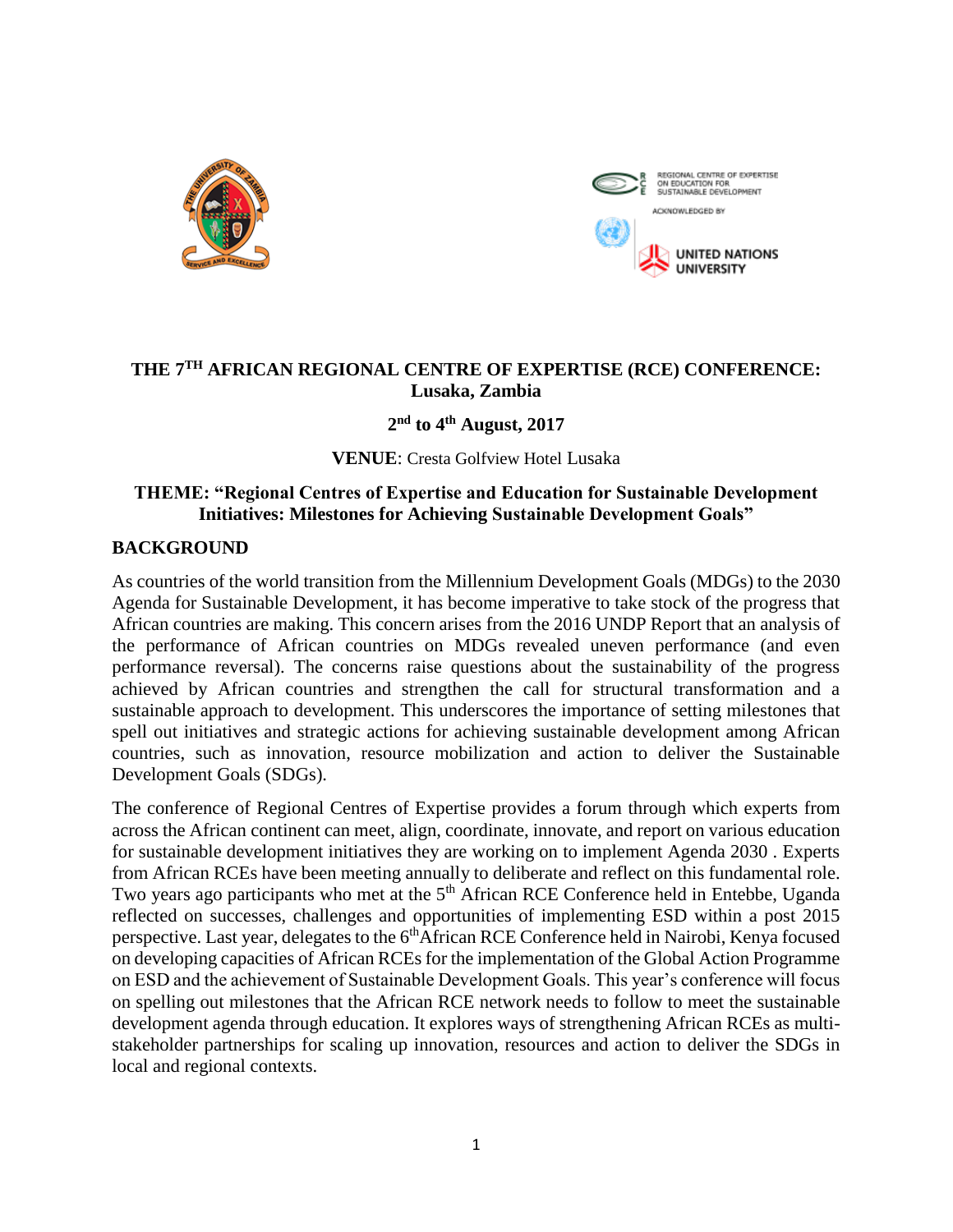#### **CONFERENCE THEME:**

# The theme for the 7<sup>th</sup> African RCE Conference is "**Regional Centres of Expertise and Education for Sustainable Development Initiatives: Milestones for Achieving Sustainable Development Goals."**

The Regional Centres of Expertise (RCEs) global network provides useful opportunities for implementing education for sustainable development (ESD) as a mechanism for achieving the SDGs. Education is at the heart of the 2030 Agenda for Sustainable Development and essential for the success of all SDGs. Recognizing the important role of education, the 2030 Agenda for Sustainable Development highlights education as a stand-alone goal (SDG 4) and also includes targets on education under several other SDGs, notably those on health; growth and employment; sustainable consumption and production; and climate change. In fact, education can accelerate progress towards the achievement of all of the SDGs and therefore should be part of the strategies to achieve each of them. The renewed education agenda encapsulated in Goal 4 is comprehensive, holistic, ambitious, inspirational and universal, and inspired by a vision of education that transforms the lives of individuals, communities and societies, leaving no one behind.

# **CONFERENCE OBJECTIVES**

As indicated earlier, the 7<sup>th</sup> African RCE Conference explores ways of strengthening African RCEs as multi-stakeholder partnerships for scaling up innovation, resources and action to deliver the SDGs in local and regional contexts. The event aims to highlight and promote the role of ESD in achieving the SDGs at local and regional levels. It will bring together multi-stakeholder learning experiences and expertise on the implementation of ESD and the SDGs. The event will also showcase the work of the African RCE network on ESD.

The specific objectives of the conference are to:

- 1. Mobilize national, regional and global efforts that aim at achieving effective and inclusive partnerships in African RCEs
- 2. Show case the work of African RCE network on Education for Sustainable Development
- 3. Establish a sector-wide and multiple sector approach for assessing and reporting RCE activities
- 4. Share ESD opportunities and challenges associated with implementation of the sustainable development goals.
- 5. Discuss roles adults and youths can play in RCE activities
- 6. Review action plan for African RCEs.

## **EXPECTED OUTCOMES:**

- 1. Effective coordination and common agenda for implementing RCE activities
- 2. Increased capacities on assessing and reporting RCE activities
- 3. Shared strategies on implementing SDGs through ESD
- 4. Publication of articles in RCE Bulletin and journals
- 5. Strategies on how to involve the youths and adults alike in RCE actives
- 6. Revised action plan for African RCEs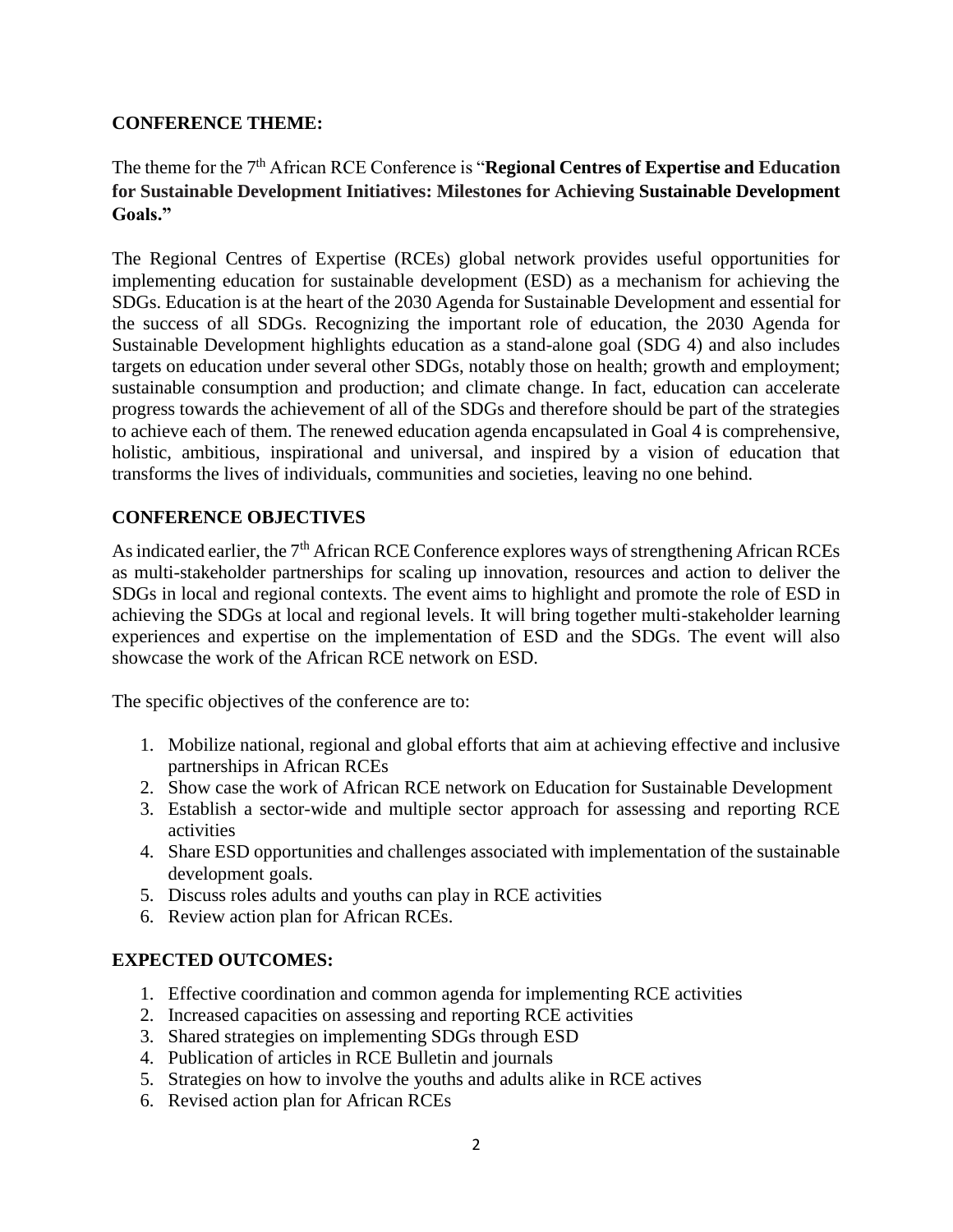#### **THE VENUE**

The conference will be held at Cresta Golfview Hotel in Lusaka. The 78 roomed hotel is situated in Munali area next to Chainama Golf course. It is a three star hotel, located 16 km from Kenneth Kaunda International Airport along Great East Road. Its location makes it very accessible to most of the central business district. The University of Zambia, Manda Hill Shopping Centre, Arcades Entertainment Centre and the new East Park Mall are situated with- in a 5 minute drive from Cresta Golfview. The hotel offers full conference services to both local and international guests.

# **CALL FOR PAPERS**

The Conference Organising Committee (COC) invites presentations on projects based on the ESD initiatives as milestones for achieving SDGs at the  $7<sup>th</sup>$  Africa RCE Conference under the following subthemes:

- 1. Capacity development initiatives on integrated and coherent approaches to implementing ESD in Africa.
- 2. RCEs: towards a Strategic Action for achieving SDGs.
- 3. RCEs: Policies and Initiatives on Education for Sustainable Development
- 4. Achieving Sustainable Development Goals through Education and RCEs
- 5. ESD opportunities and challenges associated with the implementation of the SDGs.

## **TYPES OF PRESENTATIONS**

(a) Oral Presentations

The conference will comprise plenary sessions with key note speeches focusing on the RCEs and ESD initiatives as milestones for achieving SDGs. Plenary sessions will also feature paper presentations and panel discussions. Paper presentations will focus on how RCEs are implementing the GAP and SDGs through their community engagement practices, long term and short-term projects. Time allocated for oral presentations (other than key note addresses) is 15 minutes, including questions from the audience.

Projection means: Each room will be equipped with a projector and a fixed computer for direct projection. The computers are equipped with Windows and Microsoft Office 2007 or later versions (Word, Excel, and Power Point) and with USB drives. Speakers, who would like to use special software or use their PC, should contact the Secretariat, at least 30 minutes before the session.

(b) Poster Presentations

Poster exhibitions as usual will form part of the conference presentations. Each poster session author will be provided with a poster board area and mounting pins. The poster number and title will be indicated on the board. Authors will be responsible for mounting their posters the morning of their presentation and removing them at the end of the day.

Should you wish to make oral and/or poster presentations on any of the subthemes, please indicate as such on Registration Form.

Towards the end of the conference, a closed meeting to look at a road map for African RCEs will form part of the conference.